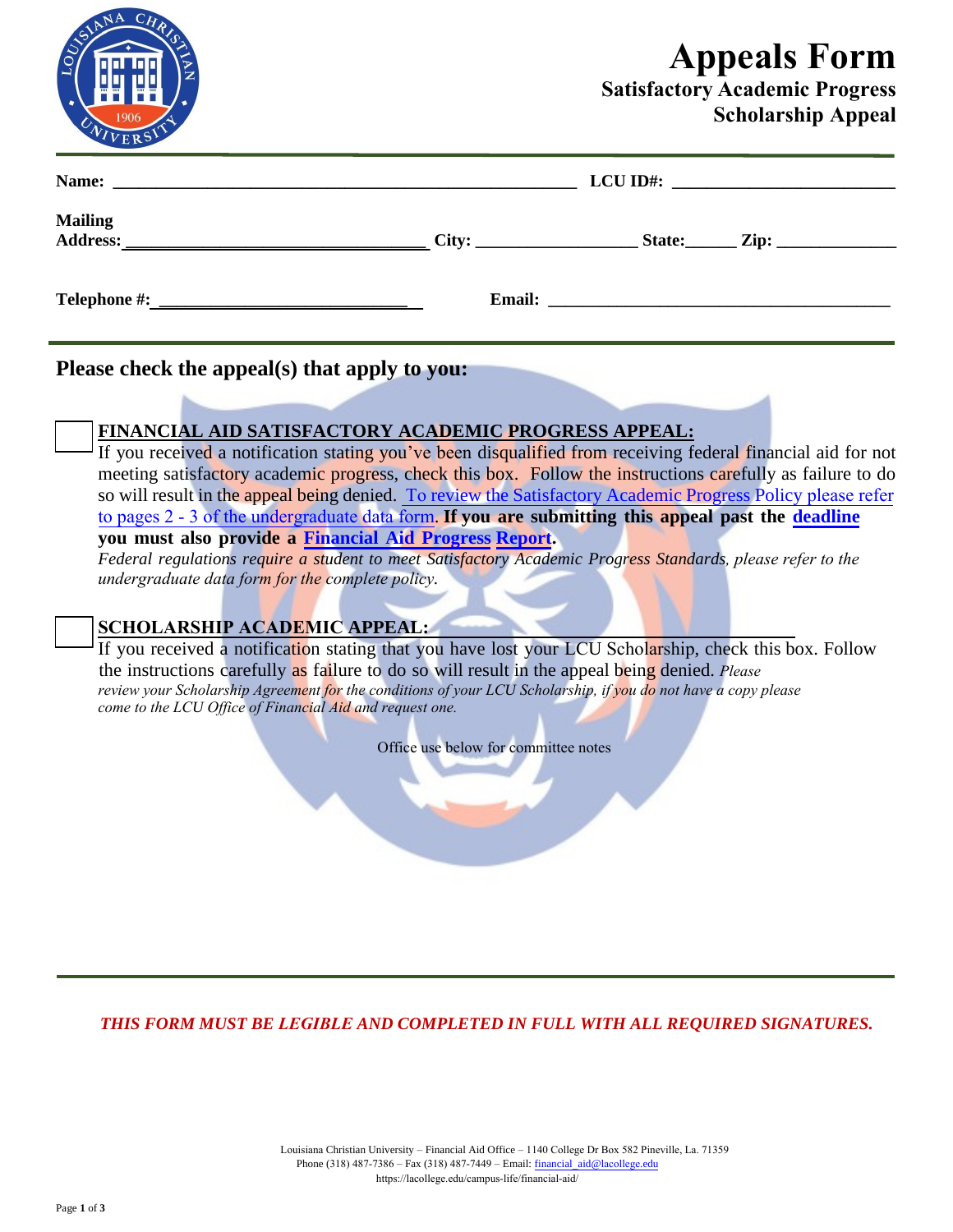

## **Appeals Form Satisfactory Academic Progress Scholarship Appeal**

1) **In the box below**, please provide a detailed statement listing the reason(s) you experienced difficulty and did not succeed academically. Examples of legitimate difficulties are: illness or injury, family problems, inability to access support services, and/or change in financial status.



- Letter(s) from physician(s), hospital(s), or other health care professional(s), and receipts or bills identifying medical issue(s)
- Letters from advisors, counselors, faculty, and other knowledgeable people who knew the difficulties you experienced
- Letter from your employer verifying a change in work schedule and when it occurred
- Any other documents, statements or receipts that show cause for academic problems
- Death certificate or obituary of deceased family member
- Verified accidents, illness, or other circumstances beyond your control
- Changes in economic situation
- Evidence of inability to obtain essential support services
- Disability accommodations not received in a timely manner
- 3) **In the box below**, please provide a detailed statement explaining what your plan is to improve your academic performance.

| Louisiana Christian University – Financial Aid Office – 1140 College Dr Box 582 Pineville, La. 71359 |  |
|------------------------------------------------------------------------------------------------------|--|
| Phone $(318)$ 487-7386 – Fax $(318)$ 487-7449 – Email: financial aid@lacollege.edu                   |  |
| https://lacollege.edu/campus-life/financial-aid/                                                     |  |